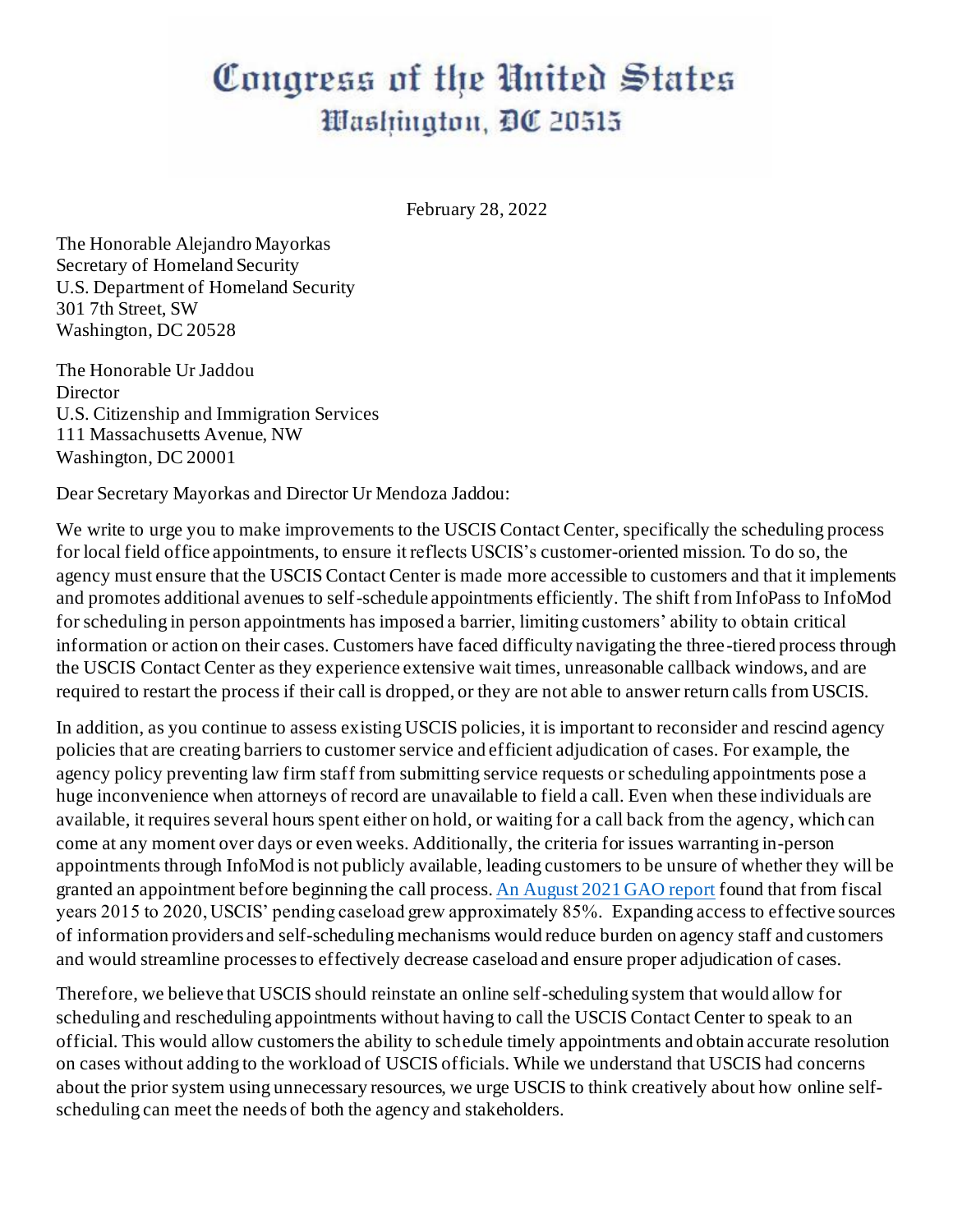Until such recommendation is implemented, we believe the following steps would help make the customer service system and InfoMod scheduling process more effective:

- **Provide accurate and accommodating callback windows for customers submitting requests through InfoMod.** The current callback time stands at 24-72 hours from the initial call, which is unnecessarily vague and often inaccurate. If the call is missed, customers must restart the process with InfoMod, thereby ensuring that they will not obtain necessary information or a resolution promptly. USCIS officials must work with customers to provide shorter, scheduled callback windows with accommodating time frames during business hours.
- **Change internal policy to allow law firm staff other than the attorney on record to make requests through the USCIS Contact Center.** Law firm staff often have greater availability than the attorney of record and can answer case-specific questions. Allowing law firm staff to step in when follow up is needed and the attorney of record is unavailable, prevents delays in the case, reduces agency inefficiencies and decreases costs for applicants.
- **Make criteria used to grant appointments through InfoMod public.** Providing this information will educate customers on what issues they are able to schedule appointments for and reduce the number of appointment requests made.
- **Offer walk-in availability for urgent requests at local USCIS offices.** Walk-in availability is crucial for emergencies and time-sensitive issues such as demonstrating immigration status, travel, fee-in motions, urgent follow ups, and more. Sole reliance on InfoMod does not guarantee that emergencies will be resolved promptly as there may be miscommunication between customers and representatives and the three-tiered system is excessively time consuming.

Thank you for your consideration of the above recommendations. We look forward to working with you to create an efficient and effective Contact Center to ensure that delays in information requests are prevented and cases are adjudicated in a timely manner. Our nation has a commitment to welcoming immigrants and these recommendations are a critical step toward achieving that goal.

Sincerely,

 $\frac{1}{2}$ 

Member of Congress Member of Congress

 $Q^2 - Q^2$ 

**Alexandria Ocasio-Cortez Rashida Tlaib** Member of Congress Member of Congress

**Marilyn Strickland Jan Schakowsky**

Eleano H Noton

**Raúl M. Grijalva Eleanor Holmes Norton**

rbulo  $\overline{\smile}$  , and the contract of  $\overline{\smile}$  , and  $\overline{\smile}$  , and  $\overline{\smile}$  , and  $\overline{\smile}$ 

Member of Congress Member of Congress

 $\frac{1}{2}$ 

**Adriano Espaillat Henry C. "Hank" Johnson** Member of Congress Member of Congress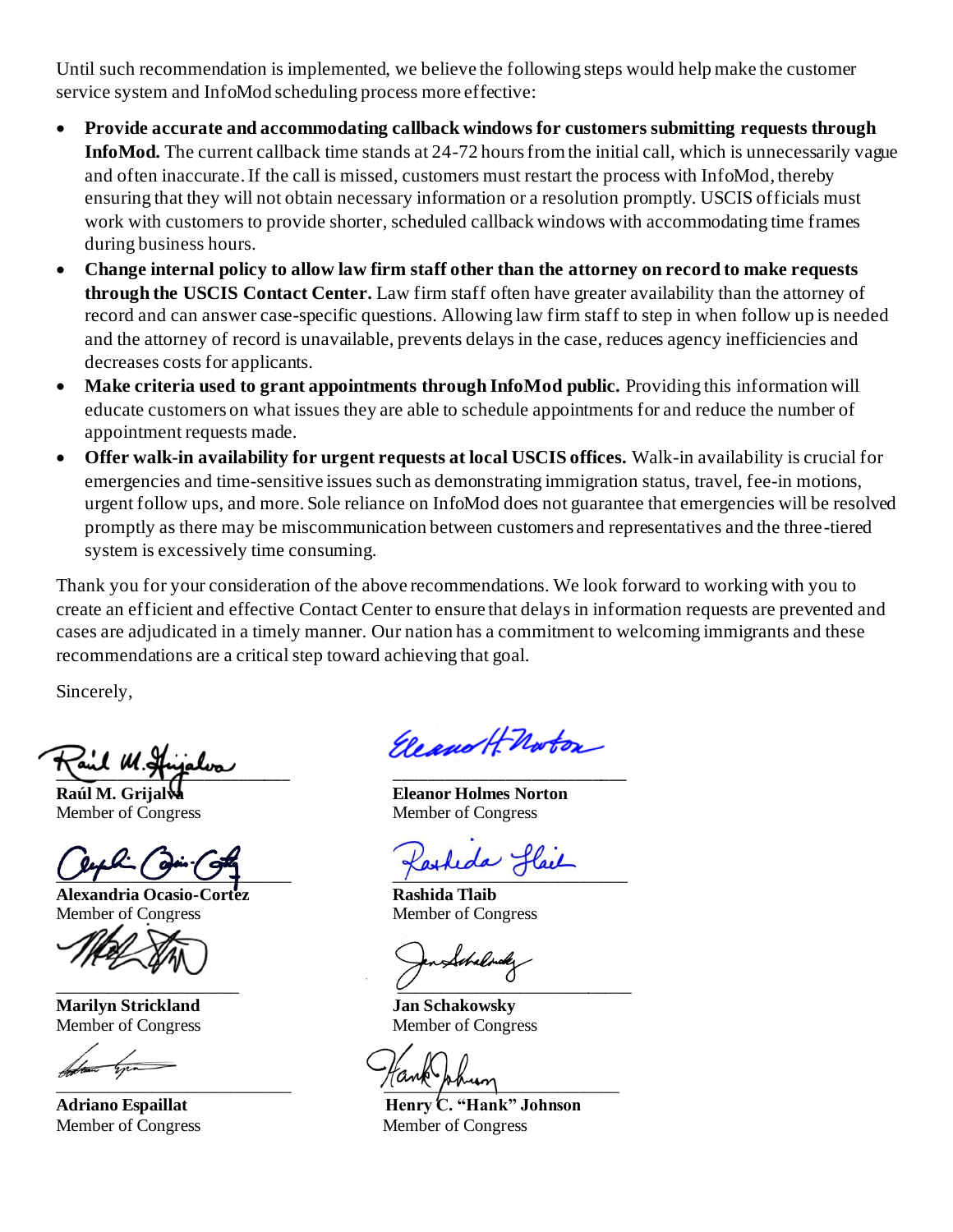Murfalaja.

Member of Congress Member of Congress

Sent & Connors

 $\overline{\mathcal{A}}$  ,  $\overline{\mathcal{A}}$  ,  $\overline{\mathcal{A}}$  ,  $\overline{\mathcal{A}}$ 

**Ann Kirkpatrick Salud O. Carbajal Salud O. Carbajal** 

200 Burn

/S/

**André Carson Alan Lowenthal** Member of Congress Member of Congress

I \_\_\_\_\_\_\_\_\_\_\_\_\_\_\_\_\_\_\_\_\_\_\_\_\_\_\_ \_\_\_\_\_\_\_\_\_\_\_\_\_\_\_\_\_\_\_\_\_\_\_\_\_\_\_

\_\_\_\_\_\_\_\_\_\_\_\_\_\_\_\_\_\_\_\_\_\_\_\_\_\_\_ \_\_\_\_\_\_\_\_\_\_\_\_\_\_\_\_\_\_\_\_\_\_\_\_\_\_\_

**Marie Newman Dean Phillips**  Member of Congress Member of Congress

\_\_\_\_\_\_\_\_\_\_\_\_\_\_\_\_\_\_\_\_\_\_\_\_\_\_\_ \_\_\_\_\_\_\_\_\_\_\_\_\_\_\_\_\_\_\_\_\_\_\_\_\_\_\_

**Joe Neguse Tom Malinowski** 

Nanceto Diaz Barragén

**Nanette Diaz Barragán Ann McLane Kuster** Member of Congress Member of Congress

C.A. Dutch Ruppersbugn

**María Elvira Salazar C. A. Dutch Ruppersberger** 

\_\_\_\_\_\_\_\_\_\_\_\_\_\_\_\_\_\_\_\_\_\_\_\_\_\_ \_\_\_\_\_\_\_\_\_\_\_\_\_\_\_\_\_\_\_\_\_\_\_\_\_\_\_

Gerald E. Connolly **Donald M. Payne, Jr.** Member of Congress Member of Congress

\_\_\_\_\_\_\_\_\_\_\_\_\_\_\_\_\_\_\_\_\_\_\_\_\_\_\_ \_\_\_\_\_\_\_\_\_\_\_\_\_\_\_\_\_\_\_\_\_\_\_\_\_\_\_

Member of Congress Member of Congress

Wilfaha

**Anthony G. Brown Michael F. Q. San Nicolas**  Member of Congress Member of Congress

allan Lowenthal

Gardyn B. Malong

**Jim Costa Carolyn B. Maloney** Member of Congress Member of Congress

mm

Member of Congress Member of Congress

ann Mitane furta \_\_\_\_\_\_\_\_\_\_\_\_\_\_\_\_\_\_\_\_\_\_\_\_\_\_\_ \_\_\_\_\_\_\_\_\_\_\_\_\_\_\_\_\_\_\_\_\_\_\_\_\_\_\_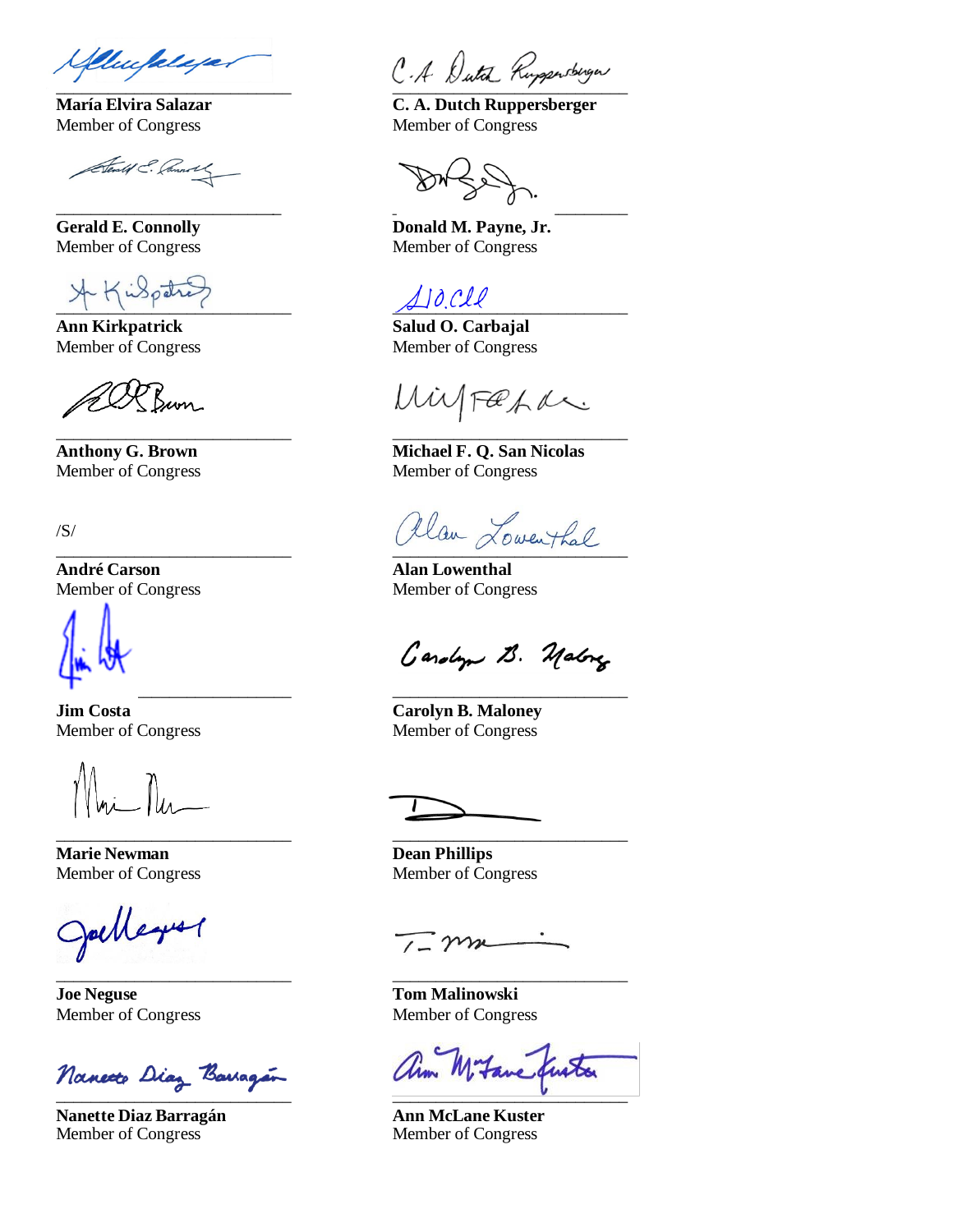\_\_\_\_\_\_\_\_\_\_\_\_\_\_\_\_\_\_\_\_\_\_\_\_\_\_\_ \_\_\_\_\_\_\_\_\_\_\_\_\_\_\_\_\_\_\_\_\_\_\_\_\_\_\_

**Jimmy Panetta Juan Vargas**

Debbie Dinyell

**Debbie Dingell Val Demings** 

Manchin Janes

**Mondaire Jones Ruben Gallego** 

Pleanie A. Stansbury

**Melanie Stansbury Tony Cárdenas**  Member of Congress Member of Congress

James P. Ure Domen

famé Kasti \_\_\_\_\_\_\_\_\_\_\_\_\_\_\_\_\_\_\_\_\_\_\_\_\_\_\_ \_\_\_\_\_\_\_\_\_\_\_\_\_\_\_\_\_\_\_\_\_\_\_\_\_\_\_

**Jamie Raskin Veronica Escobar**

arren Art

**Darren Soto Sylvia R. Garcia**

hom Vorgas

Member of Congress Member of Congress

Vel Demings \_\_\_\_\_\_\_\_\_\_\_\_\_\_\_\_\_\_\_\_\_\_\_\_\_\_\_ \_\_\_\_\_\_\_\_\_\_\_\_\_\_\_\_\_\_\_\_\_\_\_\_\_\_\_

Member of Congress Member of Congress

ML Delles

\_\_\_\_\_\_\_\_\_\_\_\_\_\_\_\_\_\_\_\_\_\_\_\_\_\_\_ \_\_\_\_\_\_\_\_\_\_\_\_\_\_\_\_\_\_\_\_\_\_\_\_\_\_\_

\_\_\_\_\_\_\_\_\_\_\_\_\_\_\_\_\_\_\_\_\_\_\_\_\_\_\_ \_\_\_\_\_\_\_\_\_\_\_\_\_\_\_\_\_\_\_\_\_\_\_\_\_\_\_

\_\_\_\_\_\_\_\_\_\_\_\_\_\_\_\_\_\_\_\_\_\_\_\_\_\_\_ \_\_\_\_\_\_\_\_\_\_\_\_\_\_\_\_\_\_\_\_\_\_\_\_\_\_\_

Member of Congress Member of Congress

Tony Cárdenas

Jesús G Garin

**James P. McGovern Jesús "Chuy" García** Member of Congress Member of Congress

Wennice Embar

Member of Congress Member of Congress

Shuidh quae \_\_\_\_\_\_\_\_\_\_\_\_\_\_\_\_\_\_\_\_\_\_\_\_\_\_\_ \_\_\_\_\_\_\_\_\_\_\_\_\_\_\_\_\_\_\_\_\_\_\_\_\_\_\_

Member of Congress Member of Congress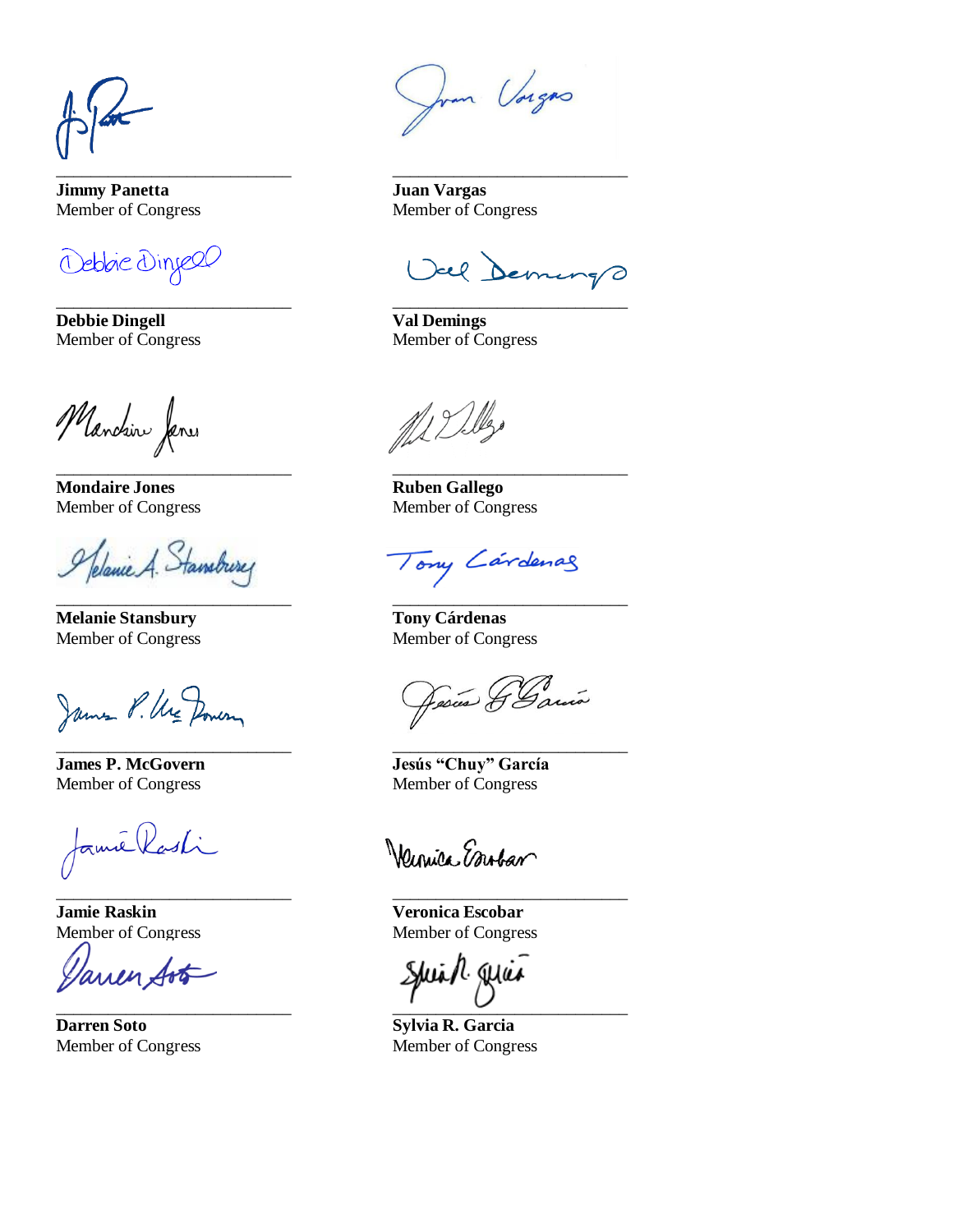nuis formmen

Tinde J. Saing

\_\_\_\_\_\_\_\_\_\_\_\_\_\_\_\_\_\_\_\_\_\_\_\_\_\_\_ \_\_\_\_\_\_\_\_\_\_\_\_\_\_\_\_\_\_\_\_\_\_\_\_\_\_\_ **Linda T. Sánchez Frank Pallone, Jr.**

frea + Napolitans  $\epsilon$ 

**Grace F. Napolitano Albio Sires**  Member of Congress Member of Congress

Mark Jaban \_\_\_\_\_\_\_\_\_\_\_\_\_\_\_\_\_\_\_\_\_\_\_\_\_\_\_

**Mark Takano**  Member of Congress

Mulan XI Velogy

\_\_\_\_\_\_\_\_\_\_\_\_\_\_\_\_\_\_\_\_\_\_\_\_\_\_\_ \_\_\_\_\_\_\_\_\_\_\_\_\_\_\_\_\_\_\_\_\_\_\_\_\_\_\_

**Julia Brownley Nydia M. Velázquez** Member of Congress Member of Congress

Frank Pallow.p.

Member of Congress Member of Congress

accus Sics \_\_\_\_\_\_\_\_\_\_\_\_\_\_\_\_\_\_\_\_\_\_\_\_\_\_\_ \_\_\_\_\_\_\_\_\_\_\_\_\_\_\_\_\_\_\_\_\_\_\_\_\_\_\_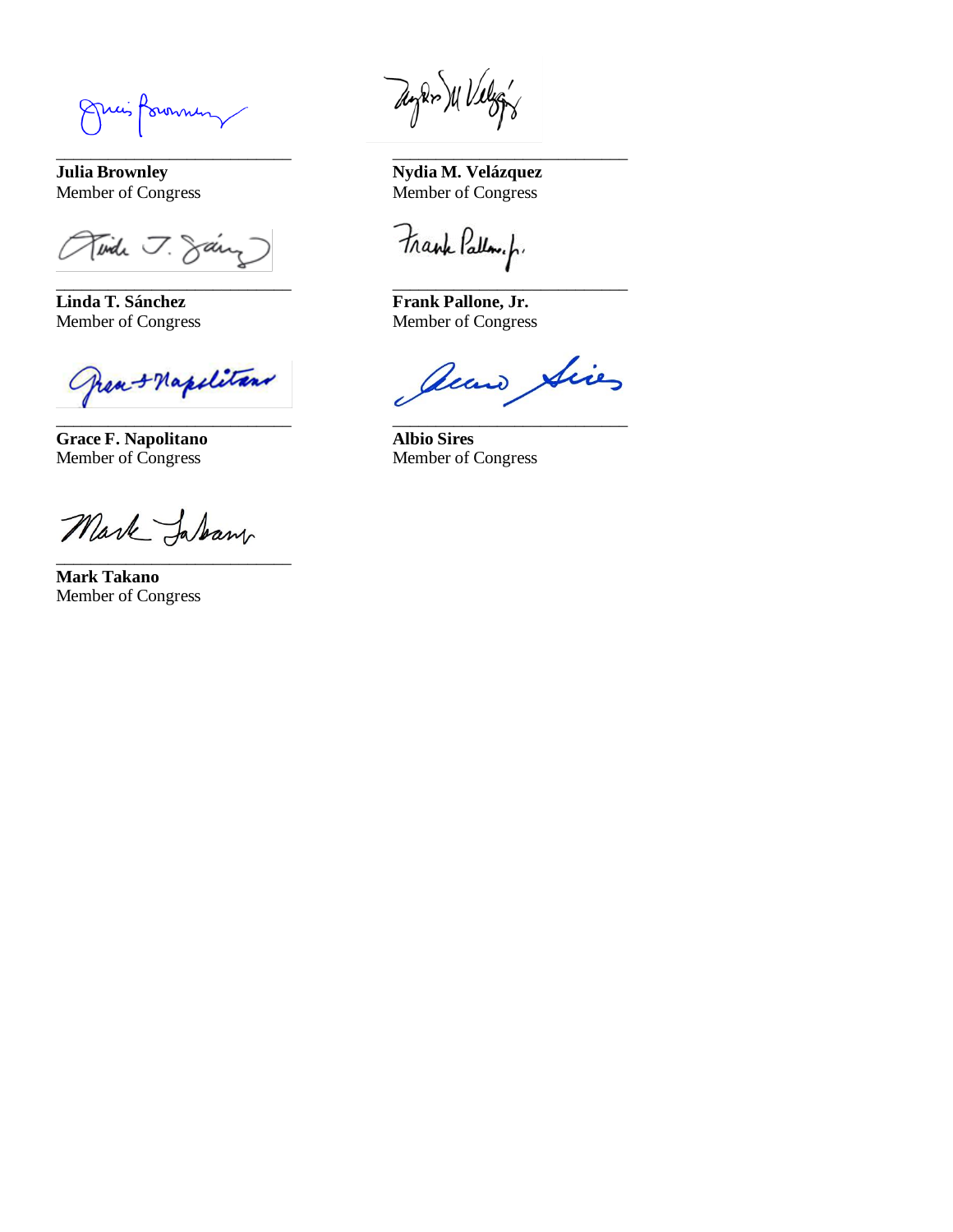**U.S. Department of Homeland Security** U.S. Citizenship and Immigration Services *Office of the Director (MS 2000)* Camp Springs, MD 20588-0009



April 18, 2022

The Honorable Raúl M. Grijalva U.S. House of Representatives Washington, DC 20515

Dear Representative Grijalva:

Thank you for your February 28, 2022 letter to the Department of Homeland Security. Secretary Mayorkas asked that I respond on his behalf, and I apologize for the delay in responding.

U.S. Citizenship and Immigration Services (USCIS) values customer service, and it is one of my top priorities as Director. We continue to develop new customer service features and are fully committed to using a combination of technological advancements and procedural efficiencies to offer the most up-to-date resources and improve the experience for those we serve. I recognize that we still have much work to do in this area, but I want to share some of the progress the agency has made during my tenure to date.

First, we have continued to expand and enhance the self-help tools available to applicants, petitioners, and requestors online and through the USCIS Contact Center with the goal of providing more timely service and better responsiveness.

We have made some changes over the past few years to how we schedule in-person appointments at field offices under an initiative known as Information Services Modernization (InfoMod). Under this model, individuals request an appointment through the USCIS Contact Center, which determines whether in-person service is required or if the individual can obtain what they need by phone, email, or live chat. Based on stakeholder concerns raised during public engagement events, as well as complaints received at the Contact Center from customers frustrated by their inability to find an available appointment, USCIS concluded that the previous self-scheduling process for in-person appointments was not efficient for either the customer or the agency. Through engagements and data gathering, we found that more than 80 percent of the self-scheduled appointments available were scheduled by attorneys and accredited representatives. This left very few available appointments for pro se applicants, petitioners, and requestors who may have required in-person support. Additionally, applicants, petitioners, and requestors often found that appointments were not available for long periods of time, and they could not schedule an appointment even if there was an emergency. Those with an urgent need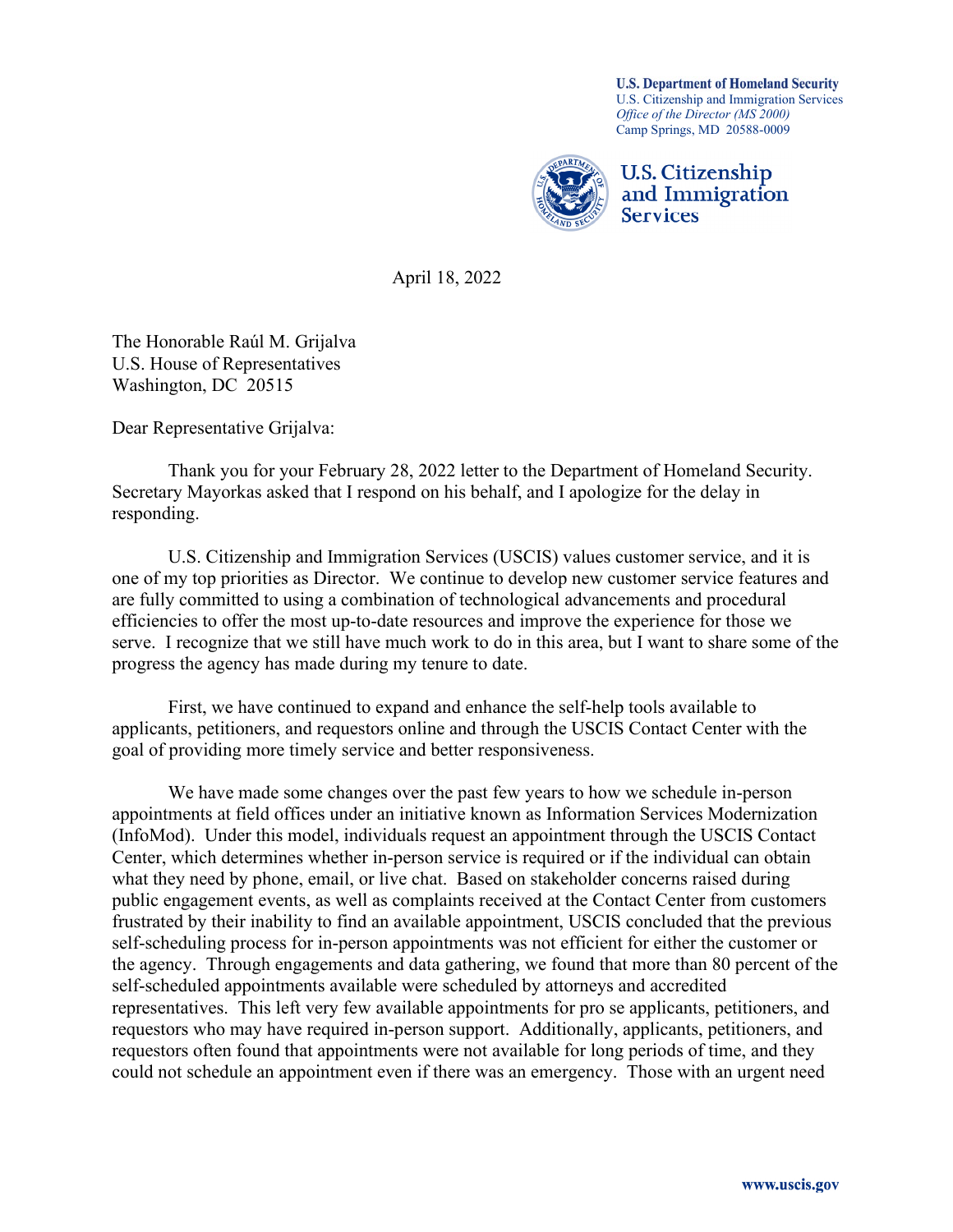## The Honorable Raúl M. Grijalva Page 2

for assistance would visit a field office without an appointment and without the assurance that their request could be accommodated.

By moving the scheduling of in-person appointments to the USCIS Contact Center, the agency can ensure that individuals who have urgent appointment needs are assisted, such as those who need to secure evidence of status for financial/employment reasons or for emergency travel. Right now, we are working on appointment scheduling, so that a caller who was not able to find help from our online tools can make an appointment to speak to an Immigration Services Officer at the Contact Center. This scheduling service will let an applicant choose a day and time to speak to a Contact Center Officer. Additionally, this process has allowed the agency to shift more resources to processing applications, as many services that customers sought do not require in-person assistance and can be handled by phone, email, or live chat.

Next, we are also in the process of exploring additional innovations and technology to improve customer experience and the efficiency of the USCIS Contact Center overall. For example, we appreciate your recommendation regarding a "text-ahead" feature. Since October 2021, we have leveraged GovDelivery to implement an interim "text-ahead" solution that informs customers that they will receive a call from an officer at the USCIS Contact Center within one-to-two business days. The USCIS Contact Center makes at least two attempts to reach the customer; if the customer misses both calls, the inquiry will be prioritized if the customer calls again.

Over the next year, we plan to implement a formal "text-ahead" feature that will contain case-specific information (for ease of reference by attorneys and accredited representatives with multiple cases and, by extension, multiple pending inquiries with USCIS) and give a shorter, more predictable call-back window. As we work to enable online filing of all USCIS forms by 2026, as mandated by Congress in Section 4103 of the Emergency Stopgap USCIS Stabilization Act, more customers will have access to a suite of self-help tools via their online account.

We are very close to the creation of a stakeholder inquiry mailbox. Rather than being a direct mailbox to Service Center Operations or Field Operations, it will instead be an inquiry account that will be managed by a specialized tier of Contact Center Officers, Community Relations Officers, and Public Engagement Officers.

We also recognize and appreciate your recommendations to modify internal policies to allow all law firm staff, not just the attorney of record, to make requests through the USCIS Contact Center. Please know that current legal and privacy policies require that the USCIS Contact Center only engage with attorneys or representatives as indicated on the Form G-28, Notice of Entry of Appearance as Attorney or Accredited Representative. We understand that allowing other employees of the same firm as the G-28 representative to interact with the USCIS Contact Center regarding a particular case could improve efficiency and customer experience, and we are actively reviewing the policy.

Finally, reinvigorating our public engagement efforts is another key priority for me. We have been engaging with the public regarding the USCIS Contact Center in recent months, both at the national level in cooperation with the CIS Ombudsman, and at the local level in